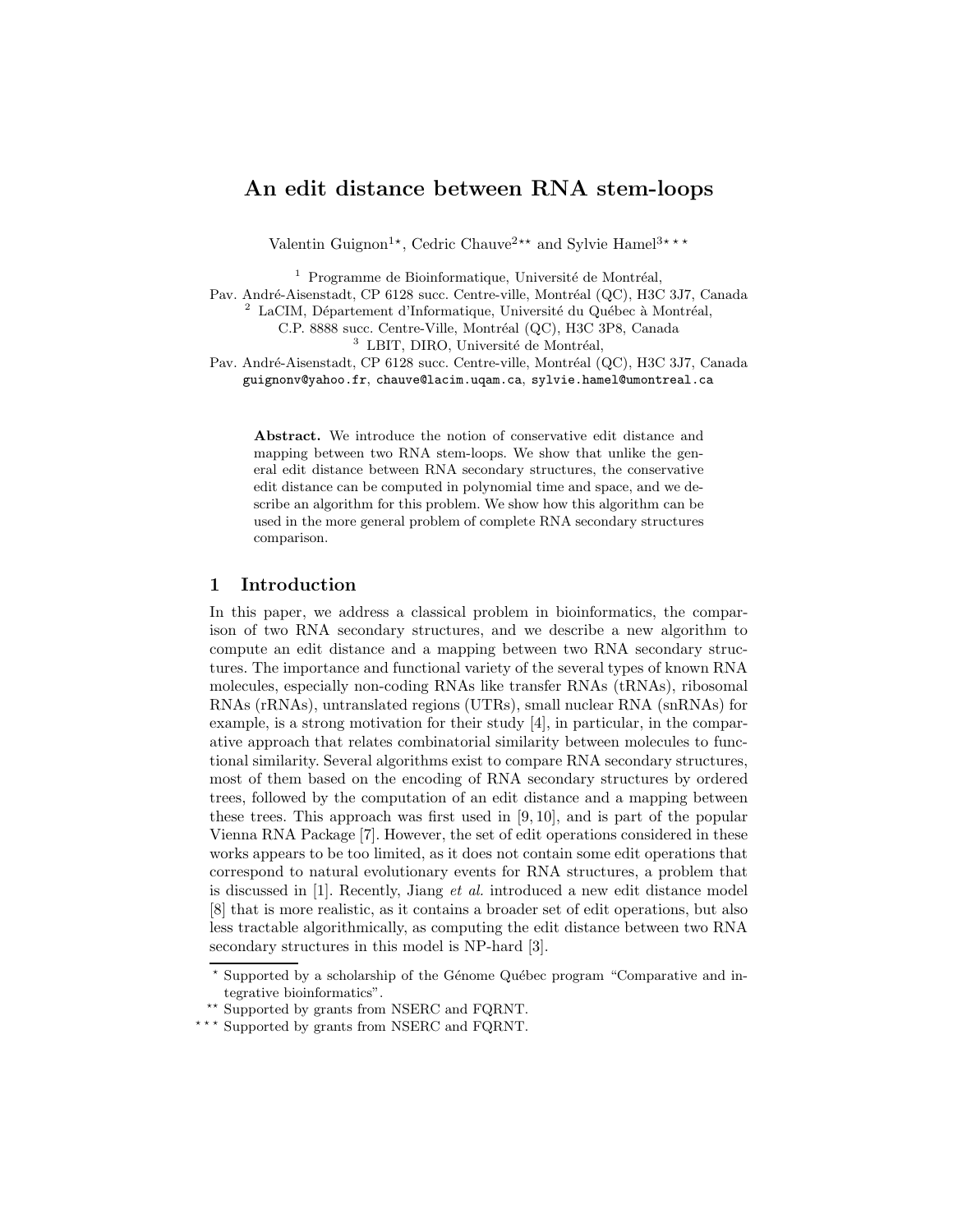In the present work, we consider the set of edit operations defined in [8]. Our main result is that, when the compared RNA structures are simple enough and the set of allowed mappings is restricted, the distance and mapping computation becomes tractable, and even easy. More precisely, we consider the computation of a conservative mapping between two stem-loops; a precise statement of the problem is given in Section 2, but intuitively, a mapping is said to be conservative if it describes only evolutionary events involving bases that are closely located in terms of secondary structure. We show that such a computation can be done efficiently with a dynamic programming algorithm that is an extension of the classical algorithm computing an edit distance between strings. The motivations for considering such a restricted notion of distance and mapping are the following. First, every RNA secondary structure can be decomposed into a sequence of stem-loops and stem-loop-like substructures, that can be handled by our algorithm. For example, several families of non-coding RNAs, like tRNAs, snoRNAs H/ACA or miRNAs precursors, have a secondary structure mostly composed of a few stem-loops. Second, two closely related, from the evolutionary point of view, RNA structures – not limited to stem-loops – should share several stem-loops that are very similar and whose comparison will be well represented by a conservative mapping. Moreover, if two compared RNA structures share only some similar motifs that contain stem-loops, our approach based on the decomposition in stem-loop-like substructures and their pairwise comparisons can highlight such locally conserved motifs, a problem that received some attention recently [2, 6].

This paper is organized as follows. In Section 2, we state precisely the problem we address, namely the computation of a conservative distance and mapping between stem-loops. In Section 3, we describe and analyze a dynamic programming algorithm that solves this problem. In Section 4, we show how the stem-loops comparison can be used in a very simple way to compare complete RNA secondary structures and we illustrate this approach with the comparison of two RNAse P RNA.

#### 2 Edit distance between stem-loops

Tree representation of stem-loops. RNA primary structure is generally represented by a string over the four letters alphabet  $\{A, C, G, U\}$ . This primary structure folds back onto itself to form the secondary structure, that is a planar structure containing unpaired bases from  $\{A, C, G, U\}$  and base pairs, that are ordered pairs of bases, the most common being  $AU, UA, CG, GC, GU, UG$ . This secondary structure can be represented by an ordered tree<sup>1</sup>, where, for a given RNA secondary structure, each base pair is represented by an internal node labeled by this base pair and each unpaired base by a leaf, labeled by this base (see Figure 1). In such a representation, a multi-loop corresponds to an internal node having several children that are internal nodes. We call stem-loop an RNA secondary structure without multi-loop, which implies that the tree representing

 $1$  Depending on the level of comparison, an RNA can be represented by different trees, see Allali and Sagot [1] for example.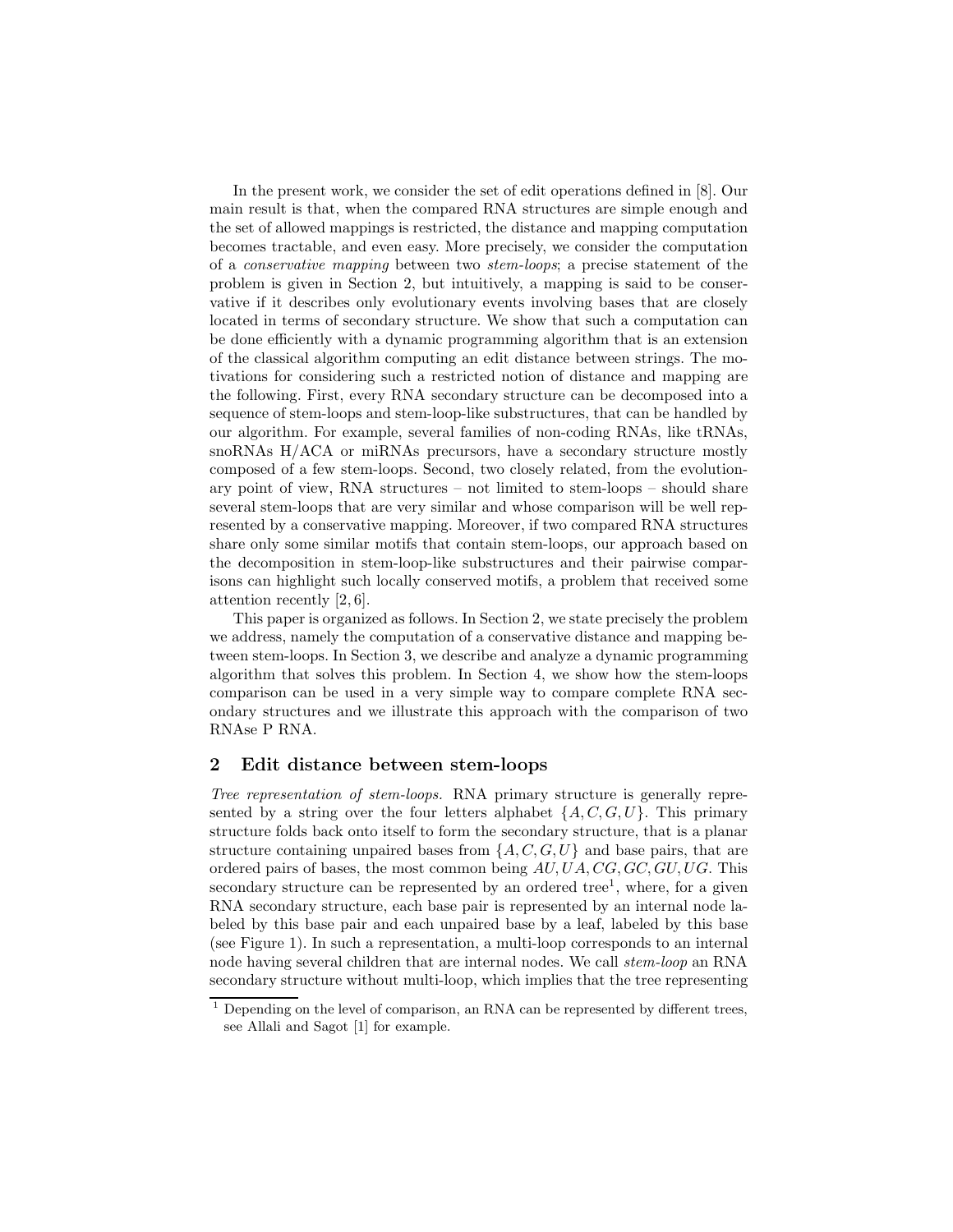a stem-loop is linear: each internal node has at most one child that is also an internal node. Note that linear trees are quite similar to strings, as a string can be seen as a linear tree with only one leaf.



Fig. 1. A stem-loop and its tree representation.

Given a linear tree representing a stem-loop, leaves can be of three kinds: *left* leaves, right leaves and terminal leaves. The leaves representing unpaired bases of the terminal loop are the terminal leaves, the leaves representing unpaired bases located on the left (resp. right) of the stem-loop are the left leaves (resp. right leaves). In Figure 1, the terminal leaves are  $G, U, C, G, A$ , the left leaves are  $G, C, A, C$  and the right leaves  $U, A$ .

*Edit operations.* Let  $T_1$  and  $T_2$  be two linear trees representing two stem-loops. Edit operations represent evolutionary events acting on secondary structures. The set of edit operations we describe now is the same that was described in  $[8]^2$ , augmented of additional constraints on some of these operations. These operations are illustrated in Figure 2.

We define an *edit operation between*  $T_1$  and  $T_2$  as a couple  $(a, b)$ , where a (resp. b) can be an internal node or a leaf of  $T_1$  (resp. of  $T_2$ ), or a pair of leaves of  $T_1$  (resp. of  $T_2$ ) that have the same parent, or the symbol – (but both a and  $b$  can not be  $-$ ).

If a and b are both internal nodes or both leaves, the operation  $(a, b)$  is a *relabeling*: the node a changes its label to become b. If  $b = -$ ,  $(a, b)$  is a deletion: the node a is removed from  $T_1$ . If  $a = -$ ,  $(a, b)$  is an *insertion*, the symmetric operation of a deletion. We add the following constraint on the relabeling operation: if a and b are both leaves, respectively of  $T_1$  and  $T_2$ , then either one of these two leaves is a terminal leaf, or both of them are left leaves, or both are right leaves. We call these three operations the simple operations.

If a is an internal node and b a leaf,  $(a, b)$  is called an altering – the internal node a is replaced by the leaf b in  $T_1$  –, and if a is a leaf and b an internal node, it is called a completion, which is the symmetric operation of an altering. Finally,  $(a, b)$  is called an *arc-breaking* if a is an internal node and b is a pair of leaves, and an  $arc\text{-}creation$  if  $a$  is a pair of leaves and  $b$  is an internal node. These last four operations, that represent evolutionary events that act on base pairs, were introduced in [8]. We call them complex operations. The fact that

<sup>&</sup>lt;sup>2</sup> Note that in [8] RNA secondary structures are represented by non-crossing arcannotated sequences, but such sequences are naturally equivalent to ordered trees.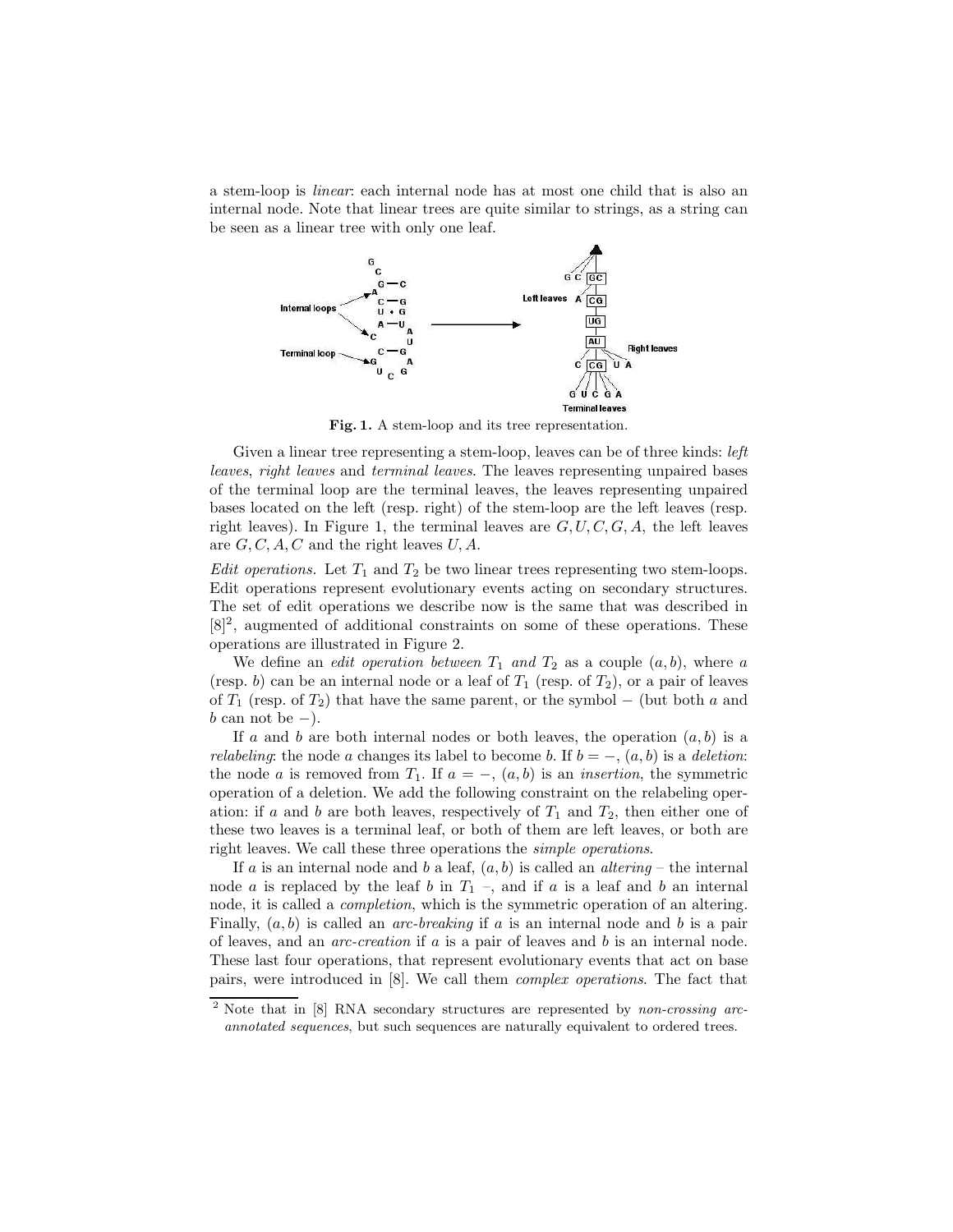these operations represent evolutionary events on base pairs that transform a stem-loop into another stem-loop impose some implicit conditions on the nodes of a linear tree that are involved. In particular, an arc-creation can only involve two leaves that have the same parent, and these two leaves can not be both left leaves or right leaves.



Fig. 2. Illustration of edit operations: relabeling (1a and b), insertion (2a and b), deletion (3a and b), altering and completion (4 and 5), arc-breaking and arc-creation (6 and 7) on stem-loops and trees

Conservative mapping and edit distance. Let  $T_1$  and  $T_2$  be two linear trees and  $S = s_1, \ldots, s_n$  a sequence of edit operations between  $T_1$  and  $T_2$  such that their successive application transforms  $T_1$  into  $T_2$ . Such a sequence of edit operations is called a *conservative edit sequence between*  $T_1$  and  $T_2$ . We shall here notice that the definition of a conservative edit sequence is less general than the general definition of edit sequence, used in [8], as we impose that all the operations of this sequence have to be described on  $T_1$  and  $T_2$ . This, for example, forbids that a base that was unpaired by an arc-breaking could later be involved in a arccreation or a completion. This is why we call conservative such an edit sequence, and we will justify later in this section why we consider such restrictions.

The edit operations of a conservative edit sequence between  $T_1$  and  $T_2$ , other than insertions and deletions, naturally induce, by their definition, a mapping between nodes of  $T_1$  and  $T_2$ , where a leaf of a tree can be mapped to a leaf or an internal node of the other tree, and an internal node can be mapped to an internal node, a leaf, or a pair of leaves. This mapping highlights the bases that are common, up to relabeling, between the stem-loops represented by  $T_1$  and  $T_2$ . We call such a mapping a *conservative mapping*.



Fig. 3. A conservative edit sequence between two linear trees

Finally, we associate to each edit operation  $(a, b)$  a cost denoted  $\delta(a, b)$ . If  $(a, b)$  is a relabeling, where the nodes a of  $T_1$  and b of  $T_2$  have the same label,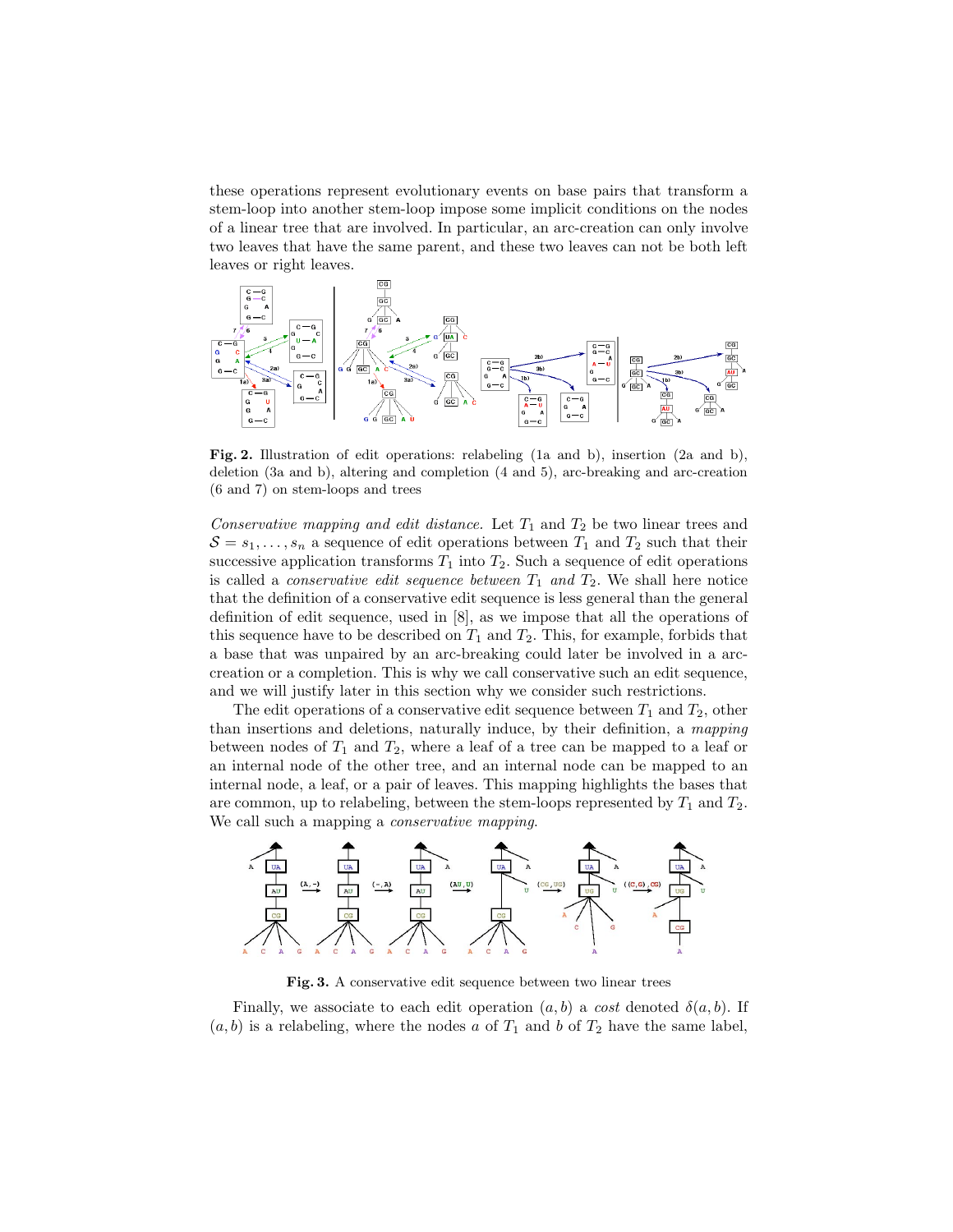

Fig. 4. The conservative mapping corresponding to the edit sequence of Figure 3.

then  $\delta(a, b) = 0$ . Note that a complex operation  $(a, b)$ , depending on the label of the nodes in  $a$  and  $b$ , can also imply a relabeling. Hence, the cost of an operation depends of its nature and of the labels of the involved nodes. The cost associated to an edit sequence between  $T_1$  and  $T_2$  is the sum of the individual cost of each operations in the sequence. The conservative edit distance is the minimal cost of a conservative edit sequence that transforms  $T_1$  into  $T_2$ .

We describe in this work an algorithm that computes a conservative mapping and the corresponding edit distance between two linear trees  $T_1$  and  $T_2$ .

Discussion on various distances. Several RNA comparison algorithms have been defined based on different subsets of the set of edit operations we defined above. We illustrate now, through a simple example on real data, the influence of the choice of the set of allowed edit operations on the comparison of two structures. Given the two micro-RNAs (miRNAs) precursors of Figure 5, we describe two possible sequences of edit operations that transform the first structure into the second one, based on different sets of edit operations.



Fig. 5. Two miRNAs (mouse and human).

If we consider only the simple operations of relabeling, insertion and deletion, with cost 0.75 (resp. 1.25) for the insertion or deletion of an unpaired base (resp. a base pair) and  $0.25$  for the relabeling of a base<sup>3</sup>, a possible optimal scenario to transform the mouse miRNA precursor into the human one contains 4 operations, for a cost of 3: relabeling  $(UA, UG)$ , deletion  $(U, -)$ , insertion  $(-, U)$  and insertion  $(-, UA)$ . If we add to this set of possible edit operations the operations of arc-creation and arc-breaking, each with a cost of 0.5, and the altering and completion operations, with a cost of 1 each for example, then the following scenario, that is conservative, has a better score of 2.25 and seems more

<sup>&</sup>lt;sup>3</sup> The scores we use here are the same we use in Section 4, where they are discussed.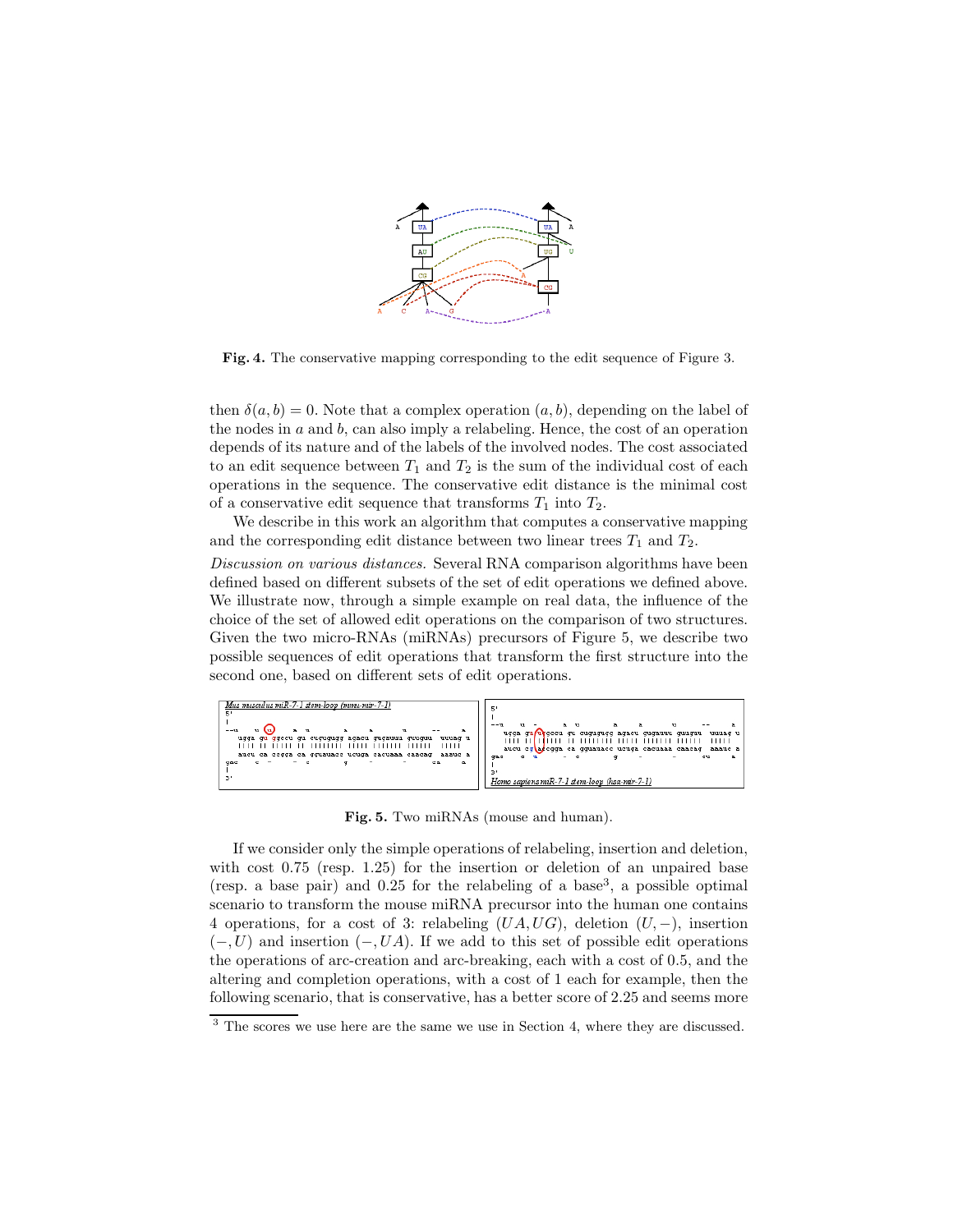plausible, from the evolutionary point of view than the previous one: insertion  $(-, U)$  (below), relabeling  $(UA, UG)$  and completion  $(U, UA)$ .

This example is a good illustration of why we believe that the set of all edit operations we described above should be considered when comparing RNA secondary structures. However, the problem of computing the general edit distance between RNA secondary structures is NP-hard [3]. And even in the case of the comparison of two stem-loops, it is not known if the general edit distance can be computed in polynomial time. As we will see in the next section, in the case of a conservative distance and mapping between stem-loops, the problem can be solved in polynomial time, due to the similarity between this problem and the problem of computing an edit distance between strings.

Finally, one can see that the restrictions that we impose to define a conservative mapping prevent the evolutionary scenarios corresponding to such mappings to create a base pair between bases that are not closely located in the secondary structure. Hence, if considering only conservative mapping is a strong combinatorial restriction, it should not prevent to obtain a pertinent distance and mapping between stem-loops that are close from an evolutionary point of view, which is our goal in this work. Our experiments on real data, miRNAs precursors (not shown) and RNAse P RNA (Section 4) seem to confirm this intuition.

## 3 A dynamic programming algorithm

We now describe a dynamic programming algorithm that computes the conservative distance between two stem-loops, by using a unique two-dimensional dynamic programming table. Through all this section, we use distance and mapping respectively for conservative distance and conservative mapping. We recall that a depth-first prefix traversal (DFP) of an ordered tree is a traversal of the tree that visits recursively the children of the root from left to right.

Indexing pairs, predecessor and successor of a node. An ordered pair  $I = (x, y)$ of nodes of a linear tree  $T$  is called an *indexing pair* if it satisfies one the five following conditions: (1) x is an internal node and  $y = x$ , (2) x is an internal node and y a right leaf of x, (3) y is an internal node and x a left leaf of y, (4) x and  $y$  are respectively a left leaf and a right leaf and they have the same parent, or (5) x and y are terminal leaves, and x is located to the left of y.

An indexing pair  $(x, y)$  of T defines a subtree of T, denoted by  $T_{(x,y)}$ , in the following way:  $T_{(x,y)}$  is the tree obtained from T by removing all the nodes visited between x and y during a DFP traversal of T (if  $x = y$ , this corresponds to removing from T all the nodes other than  $x$  in the subtree rooted in  $x$ ).

We define the *predecessor* of a node x,  $p(x)$ , as its immediate left sibling if x is not the leftmost child of its parent, and its parent otherwise. Symmetrically, the *successor* of a node x,  $s(x)$ , is its immediate right sibling if x is not the rightmost child of its parent, and its parent otherwise. Note that for an internal node x that is the only child of its parent y,  $p(x) = s(x) = y$ . According to the previous definitions, the root r of a tree does not have a predecessor, neither a successor, so we define them formally by  $p(r) = s(r) = \emptyset$ .

Finally, an indexing pair  $(x, y)$  is said to be *terminal* if x (resp. y) is a terminal leaf and  $y = s(x)$  (resp.  $x = p(y)$ ).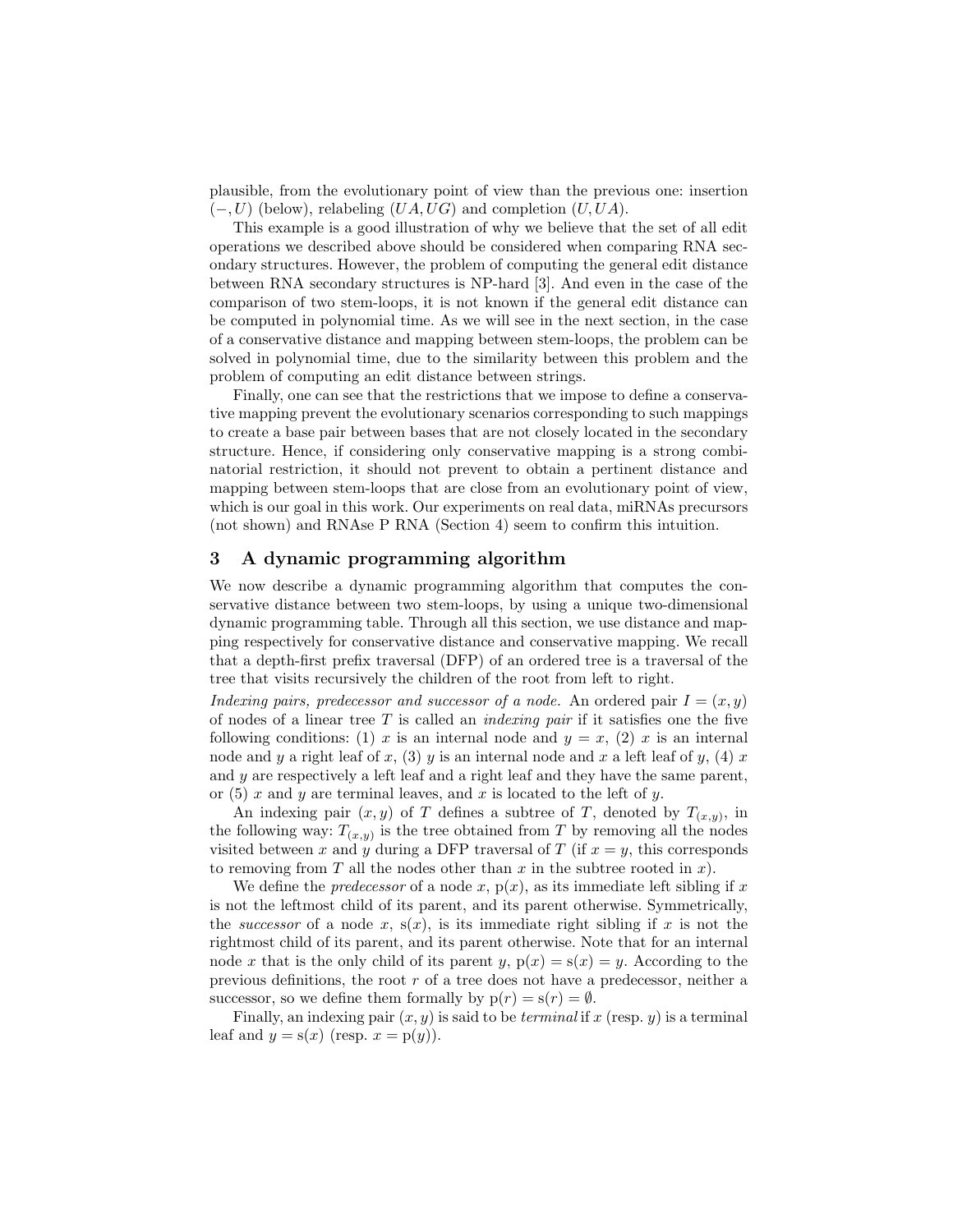A dynamic programming algorithm. We can now define the dynamic programming table that we use to compute the edit distance between two stem-loops. This table, denoted  $D$ , is a two-dimensional table indexed by pairs  $(I, J)$  such that I is either an indexing pair of  $T_1$  or  $I = \emptyset$ , and J is either an indexing pair of  $T_2$  or  $\emptyset$ . The cell  $D[I, J]$  of this table contains the edit distance between the two linear trees  $T_I$  and  $T_J$ .

It follows immediately from the definition of indexing pairs that we can define the edit distance between  $T_1$  and  $T_2$  in terms of  $D[I, J]$ . Indeed, if we denote by  $F_1$  and  $F_2$  the sets of terminal indexing pairs respectively of  $T_1$  and  $T_2$ , we have:

$$
d(T_1, T_2) = \min_{(x,y)\in F_1, (u,v)\in F_2} \{D[(x,y), (u,v)]\}.
$$
 (1)

To compute the table D, we use a dynamic programming algorithm, based on the following equations. First, we initialize the table

$$
\begin{cases}\nD[\emptyset, \emptyset] = 0, \\
D[(x, y), \emptyset] = \sum_{a \text{ node of } T_{1(x, y)}} \delta(a, -), \text{ for all indexing pairs } (x, y) \text{ of } T_1, \\
D[\emptyset, (u, v)] = \sum_{b \text{ node of } T_{2(u, v)}} \delta(-, b), \text{ for all indexing pairs } (u, v) \text{ of } T_2.\n\end{cases}
$$
\n(2)

The general case is composed of 4 sub-cases. In the following equations, we denote by  $(R)$  an equation corresponding to a relabeling event,  $(I)$  an insertion, (D) a deletion, (AC) an arc-creation, (AB) an arc-breaking, (C) a completion and (A) an altering.

1. If  $x = y$  and  $u = v$  (x and u are internal nodes),

$$
D[(x, y), (u, v)] = \min \left\{ \begin{array}{l} D[(p(x), s(y)), (p(u), s(v))] + \delta(x, u), (R) \\ D[(p(x), s(y)), (u, v)] + \delta(x, -), (D) \\ D[(x, y), (p(u), s(v))] + \delta(-, u), (I) \end{array} \right\},
$$
(3)

where  $(p(x), s(y)) = \emptyset$  if x is the root of  $T_1$  and  $(p(u), s(v)) = \emptyset$  if u is the root of  $T_2$ .

2. If  $x \neq y$  and  $u \neq v$ ,

$$
D[(x, y), (u, v)] = \min \begin{cases} D[(p(x), y), (u, v)] + \delta(x, -), & (D) \\ D[(x, s(y)), (u, v)] + \delta(y, -), & (D) \\ D[(x, y), (p(u), v)] + \delta(-, u), & (I) \\ D[(x, y), (u, s(v))] + \delta(-, v), & (I) \\ D[(p(x), y), (p(u), v)] + \delta(x, u), & (R) \\ D[(x, s(y)), (u, s(v))] + \delta(y, v), & (R) \end{cases} (4)
$$

Note that in the above equation, some of the 6 terms of the form  $D[I, J] + \delta$ ...) can be undefined. This can happen if I and/or J is neither  $\emptyset$ , nor an indexing pair: for example if x is an internal node and y a right leaf of x, then  $(p(x), y)$ is not an indexing pair of nodes of  $T_1$ . In such a case, the function min will not take into account these undefined terms.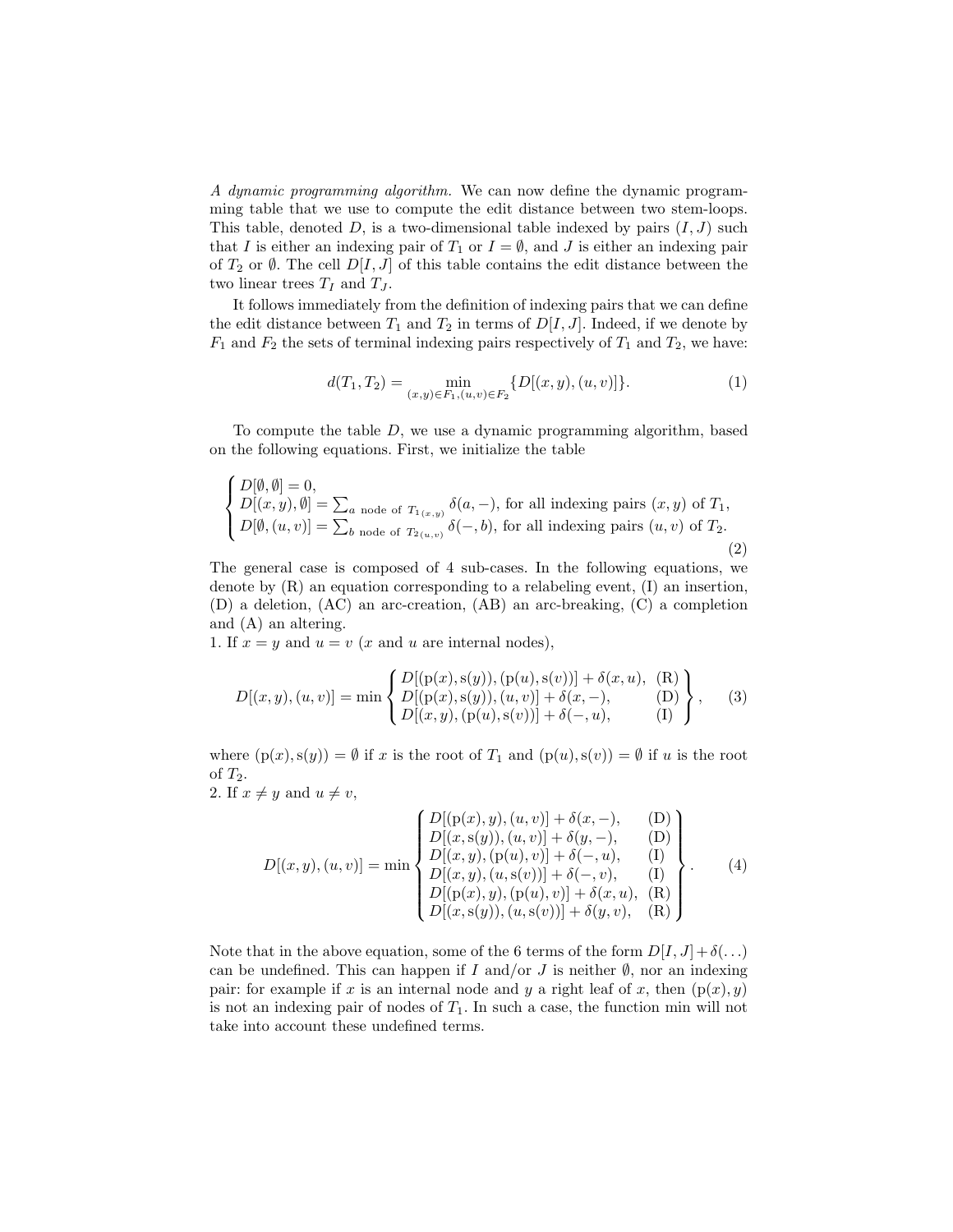3. If  $x = y$ , and  $u \neq v$  $D[(x, y), (u, v)] = \min$  $\sqrt{ }$  $\int$  $\overline{\mathcal{L}}$  $D[(p(x), s(y)), (u, v)] + \delta(x, -),$  (D)  $D[(x, y), (p(u), v)] + \delta(-, u),$  (I)  $D[(x, y), (u, s(v))] + \delta(-, v),$  (I)  $D[(p(x), s(y)), (p(u), v)] + \delta(x, u),$  (A)  $D[(p(x),s(y)),(u,s(v))] + \delta(x,v),$  (A)  $D[(p(x),s(y)),(p(u),s(v))] + \delta(x,(u,v))$  (AB)  $\mathcal{L}$  $\overline{\mathcal{L}}$  $\int$ , (5)

where the same remark as in sub-case 2, about possibly undefined terms, applies. 4. If  $x \neq y$  and  $u = v$ ,

$$
D[(x, y), (u, v)] = \min \left\{ \begin{array}{l} D[(x, y), (p(u), s(v))] + \delta(-, u), & (I) \\ D[(p(x), y), (u, v)] + \delta(x, -), & (D) \\ D[(x, s(y)), (u, v)] + \delta(y, -), & (D) \\ D[(p(x), y), (p(u), s(v))] + \delta(x, u), & (C) \\ D[(x, s(y)), (p(u), s(v))] + \delta(y, u), & (C) \\ D[(p(x), s(y)), (p(u), s(v))] + \delta((x, y), u) & (AC) \end{array} \right\}, \quad (6)
$$

where again the same remark as in sub-case 2, about possibly undefined terms, applies.

We now describe the algorithm to fill all the cells of the table D. An indexing pair  $(u, v)$  of a tree T is said to be ancestral for the indexing pair  $(w, z)$  of T if  $(u, v) = \emptyset$  or u (resp. v) is not visited after w (resp. before z) during a DFP traversal of T . It follows from this definition and from the equations above that, in order to compute the table  $D$ , we have to enumerate all the couples  $(I, J)$  of indexing pairs of  $T_1$  and  $T_2$  in a way that preserves the ancestral order for I and J:  $D[I, J]$  will be computed after all the cells  $D[I', J']$  where I' is ancestral for I and  $J'$  is ancestral for J. Such an enumeration scheme is easy to design for a given tree, based on parallel depth-first prefix and postfix traversals of this tree, and can be performed in time that is linear in the number of indexing pairs for this tree. Given  $D$ , a mapping is a path in this table computed with the classical backtracking method used to compute the alignment of two strings.

Complexity analysis. The space complexity of this algorithm is given by the size of the table D, i.e the number of couples  $(I, J)$  where I is an indexing pair of  $T_1$ and J an indexing pair of  $T_2$ . Let  $\text{ind}(T_1)$  and  $\text{ind}(T_2)$  denote respectively the number of indexing pairs of  $T_1$  and  $T_2$ : the table D contains  $\Theta(\text{ind}(T_1) \times \text{ind}(T_2))$ cells.

As the enumeration of all indexing pairs of the trees  $T_1$  and  $T_2$  respecting the ancestral relation can be performed in time linear in the number of such pairs for each tree, the initialization of the table (equation (2)) can be computed in  $O(\text{ind}(T_1) \times \text{ind}(T_2))$  time. Moreover, filling one cell of the table, using the dynamic programming equations  $(3)$ ,  $(4)$ ,  $(5)$  and  $(6)$  can be done in constant time, since testing if a pair of nodes is indexing takes a constant time. Note also that the predecessor and successor of every node of a tree can easily be computed, prior to the computation of the table  $D$ , in linear time during a DFP traversal of this tree. Finally, once  $D$  has been filled, computing the edit distance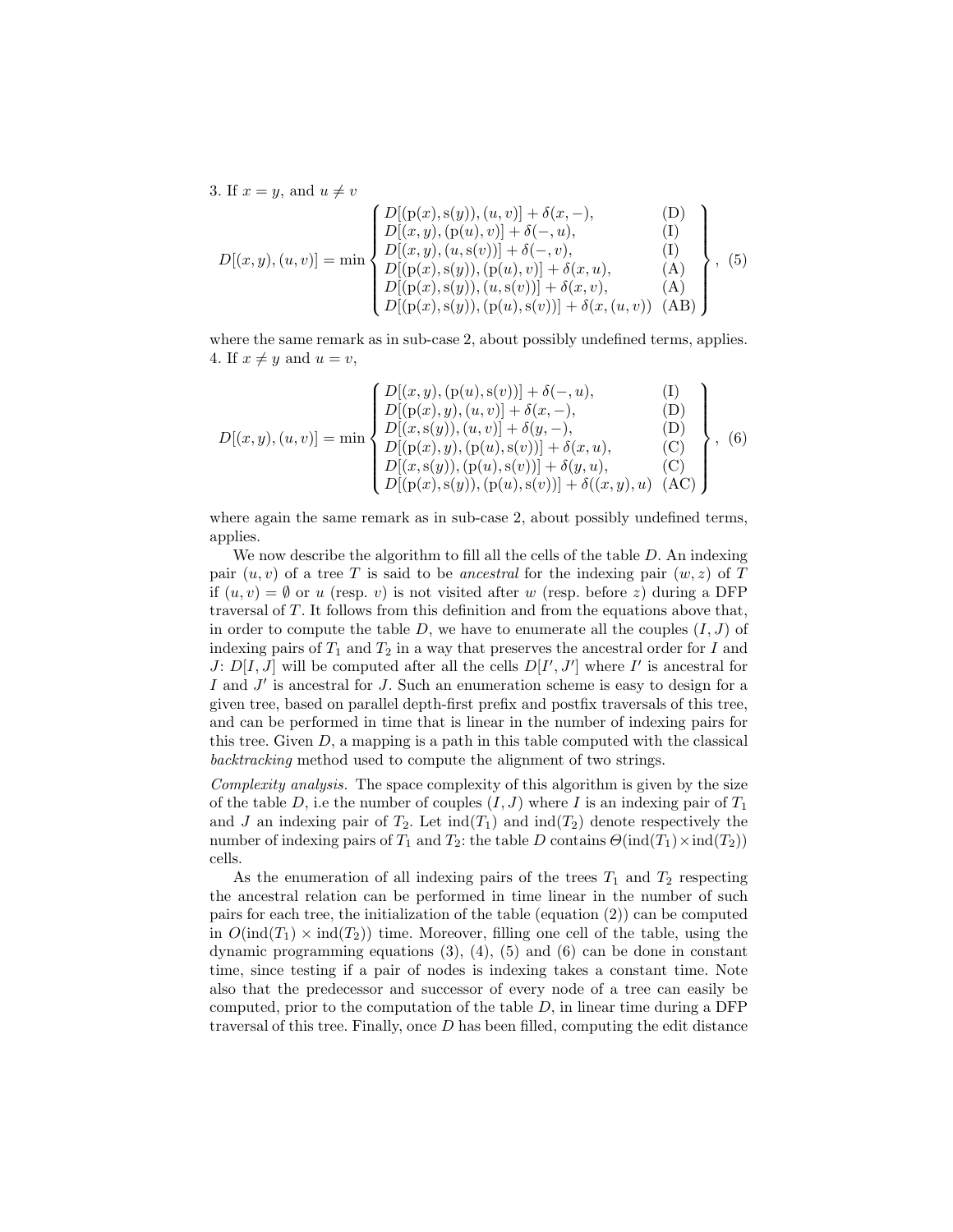using equation (1) can be done by visiting the cells indexed by pairs of terminal indexing pairs, and so in  $O(\text{ind}(T_1) \times \text{ind}(T_2))$  time. This leads to the result that the time complexity for computing the conservative edit distance between  $T_1$  and  $T_2$  is  $\Theta(\text{ind}(T_1) \times \text{ind}(T_2))$  time. It follows from the similarity between our algorithm and the string edit distance algorithm that computing a mapping from D asks for the same time, that is  $\Theta(\text{ind}(T_1) \times \text{ind}(T_2)).$ 

Let  $n_1$  be the number of nodes of  $T_1$ ,  $m_1$  be the number of internal nodes of  $T_1, \{x_1, \ldots, x_{m_1}\}\)$  these internal nodes,  $\ell_i$  and  $r_i$  the number of left and right leaves of  $x_i$ , for  $i = 1, ..., m - 1$ , and  $t_1$  the number of terminal leaves. The number  $ind(T_1)$  of indexing pairs in  $T_1$  is exactly

$$
m_1 + (t_1(t_1 - 1)/2) + 2t_1 + \sum_{i=1}^{m_1 - 1} ((\ell_i + 1) \times (r_i + 1) - 1),
$$
 (7)

where these four terms correspond respectively to the number of indexing pairs formed by two occurrences of the same internal node, those formed by two terminal leaves, those formed by a terminal leaf and  $x_{m_1}$  and, finally, those formed with at least one non terminal leaf.

Hence,  $\text{ind}(T_1) \in O(n_1^2)$ , and, if we denote by  $n_2$  is the number of nodes in  $T_2$ , the overall distance and mapping algorithm has a worst-case time complexity in  $O(n_1^2 \times n_2^2)$ . However, it is interesting to remark that, if  $T_1$  is a tree representing a stem-loop with few unpaired bases, or small loops (internal loops and the terminal loop), then  $\text{ind}(T_1)$  is closer to  $n_1$  than to  $n_1^2$ . Hence, when comparing stem-loops with such characteristics in terms of unpaired bases and loops, the algorithm asks for a time that is, in practice, in only quadratic.

#### 4 Comparison of complete secondary structures

In this section, we describe a simple method that allows the comparison of two complete RNA secondary structures  $R_1$  and  $R_2$ , based on the stem-loops comparison algorithm of the previous section. This method has three phases: (1) decomposition of the two RNA structures into two sequences of stem-loops substructures,  $(2)$  independent pairwise comparisons between the stem-loops of  $R_1$ and the stem-loops of  $R_2$ , and (3) finally, an alignment of these two sequences of stem-loops using the distances computed during the phase (2).

Given an RNA secondary structure  $R$ , if one removes all the unpaired bases belonging to multi-loops, one obtains a set of substructures with no multi-loops. Even if these substructures are not all stem-loops under the classical definition of the term, due to the fact that some of them do not have a terminal loop, we call them stem-loops, as the algorithm we described in Section 3 does not need any major modification to handle stem-loops that do not have a terminal loop. This set of substructures is naturally ordered by the sequence of bases that forms the primary structure of  $R$ , as illustrated in Figure 6.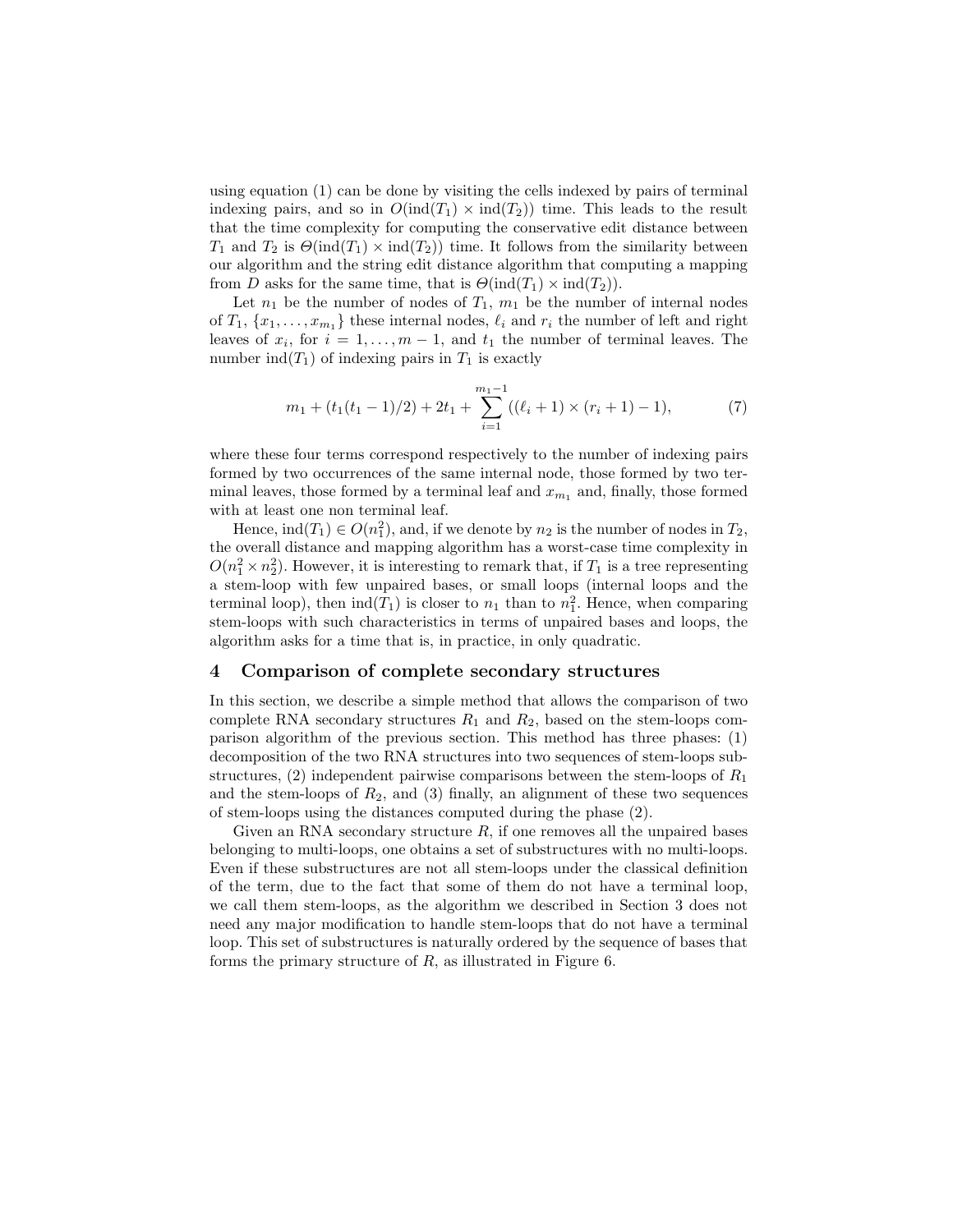

Fig. 6. Decomposition of two RNase P RNA into stem loops. Numbers indicate the order on each of the two sets of stem-loops.

Now, let  $R_1^1, \ldots, R_1^k$  and  $R_2^1, \ldots, R_2^{\ell}$  be the two sequences of stem-loops given by the decompositions of two complete RNA secondary structures  $R_1$  and  $R_2$ . We use a table P, indexed by pairs of integers belonging to  $\{0, \ldots, k\} \times \{0, \ldots, \ell\}$ where  $P[i, j]$  is the distance between  $R_1^i$  and  $R_2^j$  – with  $R_1^0 = R_2^0$  being the empty stem-loop –, computed using the algorithm of Section 3. The table of Figure 7 corresponds to the pairwise comparisons of the stem-loops of Figure 6, with the following costs: 0.25 for the relabeling of a single base, 0.4 for the relabeling of the two bases of a base pair, 0.75 (resp. 1.25) for the deletion and the insertion of a leaf (resp. an internal node), 0.5 for an arc-breaking and an arc-creation, and 1 for a completion and an altering. These costs were chosen in such a way that no edit operation can be replaced, for a smaller cost, by a sequence of other edit operations. Moreover, the results we present below did not differ when alternative cost schemes, that had the same property, were used.

**Stem-loops Distances** SM-A18(31) RNase P RNA **CM A12(14) DNose B DNA** 

|                | SM-ATZ(14) RIVESE P RIVA |       |       |       |       |                |       |       |       |       |
|----------------|--------------------------|-------|-------|-------|-------|----------------|-------|-------|-------|-------|
|                |                          |       |       |       |       | 5              | 6     |       | 8     | 9     |
|                |                          | 26    | 15    | 15    | 19    | 22             | 19    | 24    | 52    | 20    |
|                | 27                       | 2,8   | 13.45 | 16,25 | 13.65 | 15.6           | 13,05 | 16,25 | 25.7  | 14,15 |
| $\overline{2}$ | 15                       | 12,95 | 0,8   | 4,2   | 10.1  | 7,9            | 5.35  | 8.65  | 33    | 6.95  |
| 3              | 15                       | 14.05 | 3.65  | 1.3   | 9.7   | $\cdot$        | 6.45  | 8.3   | 32,75 | 5,8   |
| 4              | 19                       | 11.85 | 9.85  | 9.45  | 0.25  | 12.95          | 9.7   | 12.6  | 32.45 | 10,55 |
| 5              | 37                       | 21.55 | 18.8  | 18.65 | 19,95 | 13             | 16.35 | 13.4  | 25.8  | 16.1  |
| 6              | 19                       | 13.3  | 4.95  | 5,9   | 9.7   | 7.5            |       | 8.25  | 30.4  | 4,8   |
|                | 23                       | 15.25 | 9.2   | 7.55  | 12.2  | 7.15           | 7.7   | 2.7   | 29.4  | 5.1   |
| 8              | 33                       | 11,95 | 17.8  | 19    | 15.2  | 15.7           | 15,5  | 16,85 | 18.4  | 16,95 |
| 9              | 16                       | 13.6  | 3.7   | 3.2   | 9.15  | 7.45           | 4.55  | 7.8   | 32,65 | 4.55  |
| 10             | 16                       | 9.95  | 4,6   | 5.7   | 8.25  | 8.95           | 4,5   | 9.95  | 31.4  | 6.4   |
| 11             | 20                       | 13.4  | 6.85  | 6.05  | 10,55 | 5.65           | 5.05  | 5.05  | 30,55 | 2.35  |
|                |                          |       |       | 45    | 35    | $\overline{4}$ | 25    | 575   | 30    | 33    |

Fig. 7. Pairwise distances between the stem-loops of Figure 6.

Finally, we apply the classical string global alignment algorithm (see [5] for example) to these two sequences of stem-loops, using the table  $P$  to define the cost of the insertion or deletion of a given stem-loop, and the score of a matching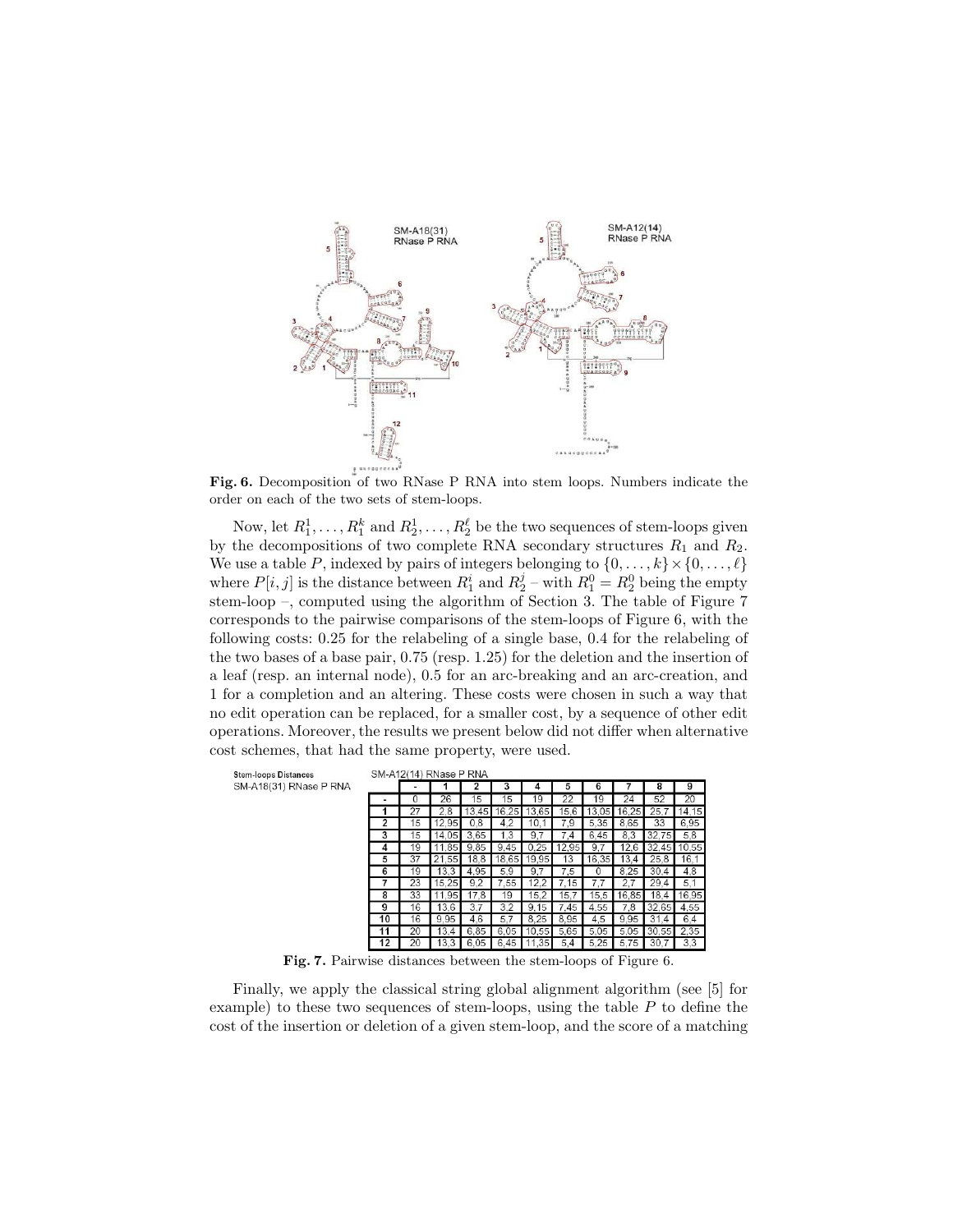between two stem-loops. The resulting dynamic programming table is given in Figure 8, where marked cells describe the alignment of stem-loops obtained by backtracking. To obtain from this table a mapping, one can use the classical backtracking method, both in the table of the alignment of the sequences of stem-loops and in the tables of the pairwise alignments of stem-loops.

**Global Alignment** SM-A18(31) RNase P RNA  $O(1.1011)$   $D(1.011)$   $D(2.011)$ 

|                |     |       |       |                         |             |       |                                                 |       |       | 9           |
|----------------|-----|-------|-------|-------------------------|-------------|-------|-------------------------------------------------|-------|-------|-------------|
|                |     | 26    |       | 56                      | 75          | 97    |                                                 |       |       |             |
|                |     | 2.8   | 17.8  | 32.8                    | 51.8        | 73.8  | 92.8                                            | 116.8 | 165.7 | 185.7       |
|                |     | 17.8  | 3.6   | 18.6                    | 37.6        | 59.6  | 78.6                                            | 101,5 | 149.8 | 169.8       |
| 3              | 57  | 32.8  | 18.6  | 4.9                     | 23.9        | 45    | 64                                              | 86.9  |       | 134.2 154.2 |
| 4              | 76  | 51.8  | 37.6  | 23.9                    | 5.15        | 27.15 | 46,15                                           | 70,15 | 119.4 | 139,4       |
| 5              | 113 | 88.8  | 70.6  |                         | 56,25 42,15 |       | 18,15 37,15 59,55 95,95                         |       |       | 116         |
| 6              | 132 | 107.8 | 89.6  |                         |             |       | 75,25 61,15 37,15 18,15 42,15 89,95 100,8       |       |       |             |
| $\overline{7}$ | 155 | 130.8 |       |                         |             |       | 112.6 97.15 84.15 60.15 41.15 20.85 71.55 91.55 |       |       |             |
| 8              | 188 | 163.8 |       |                         |             |       | 145,6 130,2 112,4 93,15 74,15 53,85 39,25 59,25 |       |       |             |
| 9              | 204 | 179.8 |       |                         |             |       | 161,6 146,2 128,4 109,2 90,15 69,85 55,25       |       |       | 43.8        |
| 10             | 220 | 195.8 | 177.6 |                         | 162.2 144.4 |       | 125.2 106.2 85.85                               |       | 71.25 | 59.8        |
| 11             | 240 | 215.8 | 197.6 |                         | 182,2 164,4 |       | 145,2 126,2 105,9 91,25                         |       |       | 73.6        |
|                |     |       |       | 235,8 217,6 202,2 184,4 |             |       | 165,2 146,2 125,9                               |       | 111.3 | 93.6        |

Fig. 8. Alignment of the two sequences of stem-loops of Figure 6 using the table of Figure 7: marked cells indicate an optimal stem-loops alignment.

As it appears on Figure 8, this algorithm, applied on the two quite similar RNAse P RNAs of Figure 6 gives a good result, even if the stem-loops 8, 9 and 10 of the RNAse P RNA SM-A18(31) show that this method is sensitive to the insertion of a stem-loop into another stem-loop. However, the comparisons of the other stem-loops that were very similar compensated this problem.

If  $n_1$  is the number of bases of  $R_1$  and  $n_2$  the number of bases of  $R_2$ , it follows immediately from the complexity of comparing two stem-loops that the comparison of  $R_1$  and  $R_2$  is performed in  $O(n_1^2 \times n_2^2)$  in the worst-case time. However, the low number of unpaired bases in the two sets of stem-loops of our example makes that the effective time complexity was only quadratic.

It is also interesting to notice that all the different variants of the alignment of strings can be used with our method. For example, if one wants to discover clusters of close stem-loops that are similar in  $R_1$  and  $R_2$ , that is local motifs, one just has to use the algorithm for local alignment of strings instead of the global string alignment algorithm.

## 5 Conclusion

We described in this paper an efficient algorithm for the comparison of stemloops, intended to give good results for stem-loops that are evolutionary close. By imposing some restrictions on the set of possible mappings that are considered, we were able to use the complete set of edit operations defined in [8]. Moreover, we sketched a method that allows to use the stem-loops comparison algorithm as a basis for the comparison of complete RNA secondary structures. Experimental results suggest that this approach gives interesting results.

This work raises several interesting algorithmical questions. First, it would be interesting to see at which point the fact to consider stem-loops makes easier the edit distance computation: is computing the general edit distance of [8]